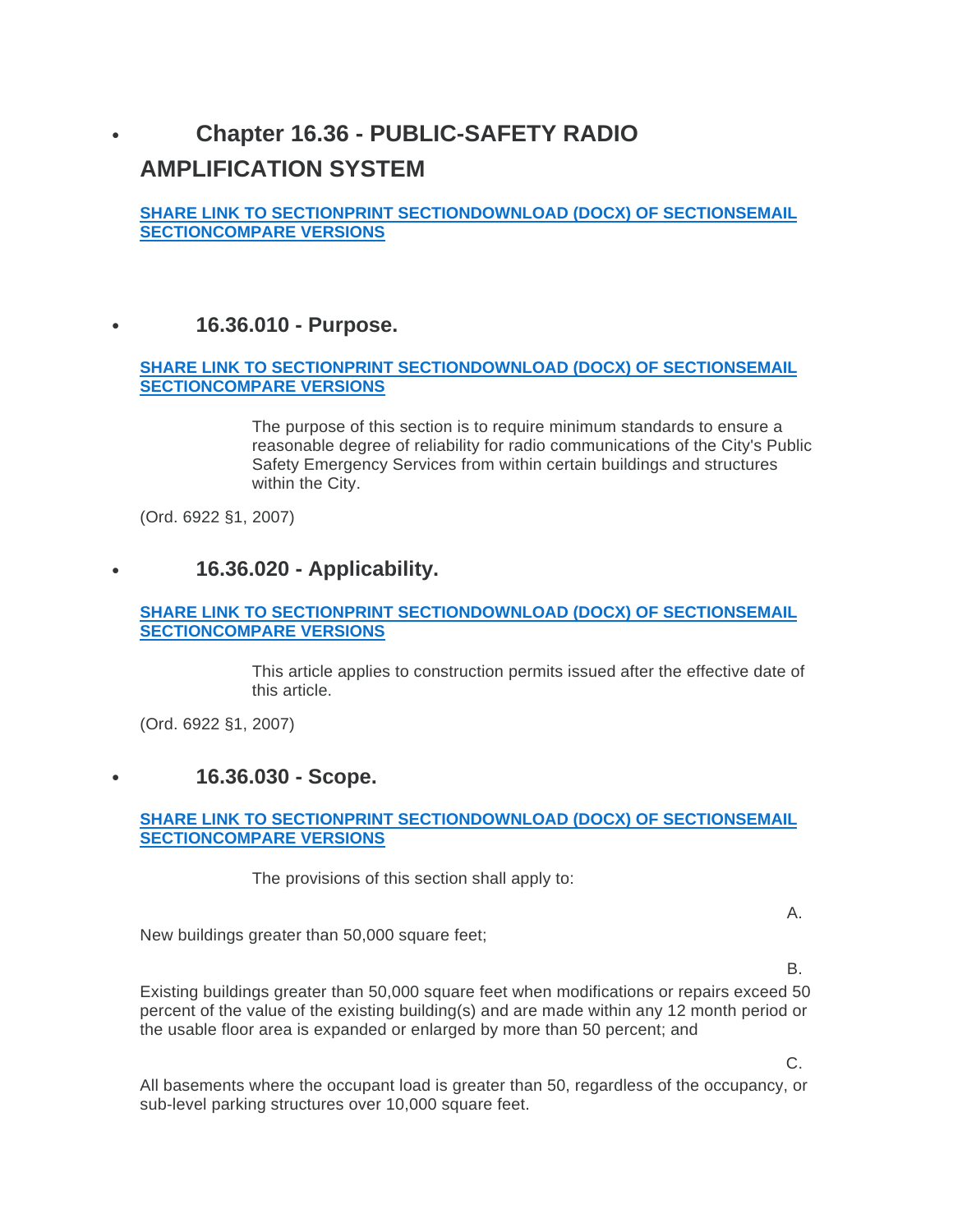(Ord. 6922 §1, 2007)

# **16.36.035 - Definitions.**

#### **SHARE LINK TO SECTIONPRINT SECTIONDOWNLOAD (DOCX) OF SECTIONSEMAIL SECTIONCOMPARE VERSIONS**

*City Certified persons* means a person skilled and factory trained on inbuilding RF distribution systems and approved by the City of Riverside. Typically, these will be person possessing a current FCC or a current technician certification issued by the Associated Public-Safety Communications Officials International (APCO).

*Downlink* means radio frequencies traveling FROM outside the structure to inside the structure. Typically, the signals transmitted from a distant repeater to a portable radio inside a building.

*Radiating cable system* means a system that feeds a series of amplifiers and radiating cable antennas spread through the building using special radiating (leaky) coaxial cable.

*Radio frequency (RF) distribution system* means any system designed to receive radio signals outside of the building and radiate it throughout the building and conversely, receive a radio signal generated within the building and re-radiate a signal outside of the building.

*Signal booster* means a specialized radio frequency amplifier, also known as a "Bi-Directional Amplifier" or "BDA," that receives specific radio frequency signals from an antenna and amplifies and retransmits these signals.

*Uplink* means radio frequencies traveling from inside the structure to outside the structure.

*Voter-receiver system* means receivers installed at multiple tower sites which feed audio to a comparator or voter at a central site. The comparator selects the receiver with the best signal and sends that audio to the dispatcher.

(Ord. 6922 §1, 2007)

### **16.36.040 - Radio coverage.**

#### **SHARE LINK TO SECTIONPRINT SECTIONDOWNLOAD (DOCX) OF SECTIONSEMAIL SECTIONCOMPARE VERSIONS**

A.

No person shall erect, construct, modify, or repair any building or structure or any part thereof, or cause the same to be done which restricts or blocks adequate radio coverage for the City of Riverside radio communications system, including but not limited to firefighters and police officers.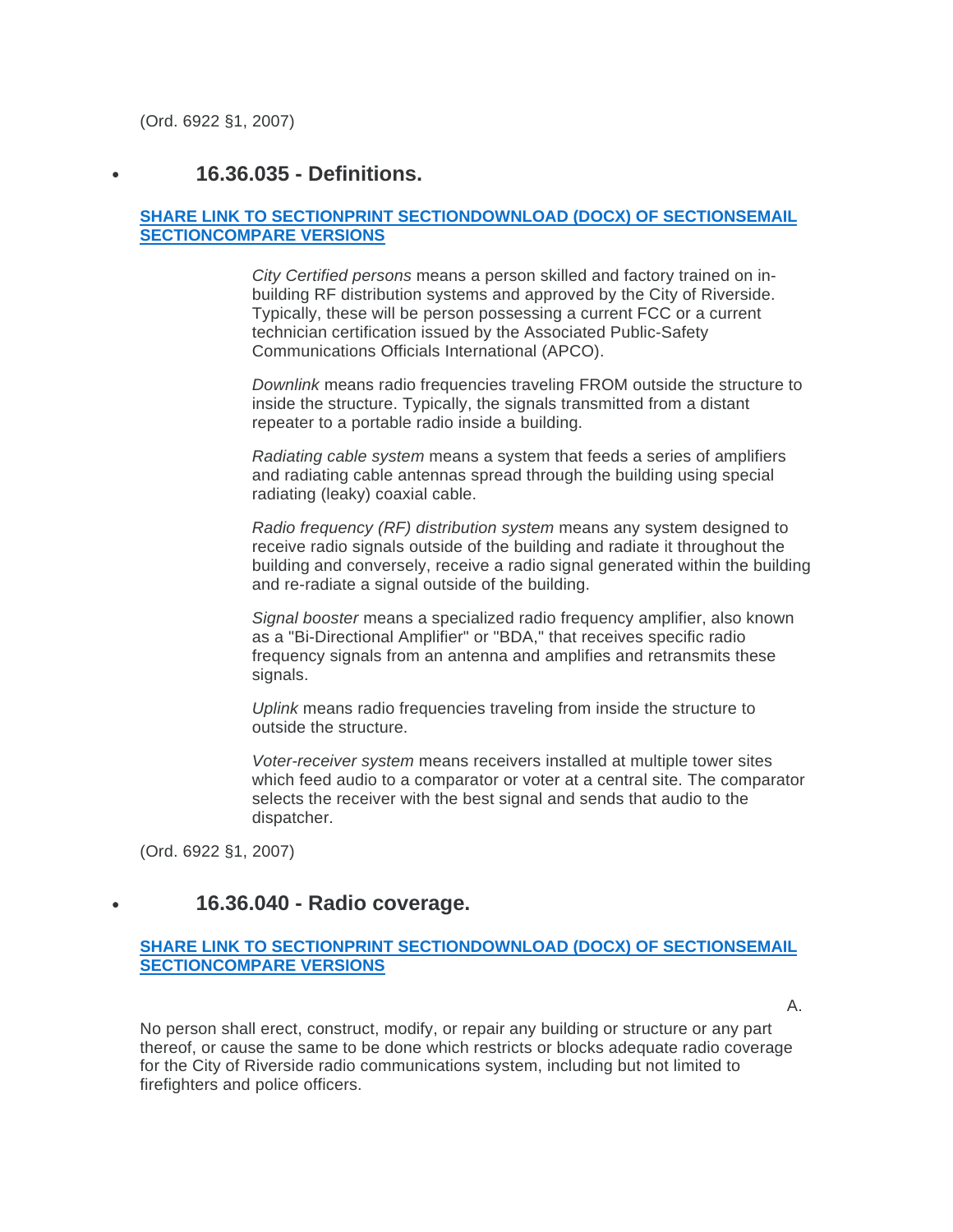For the purpose of this section, adequate radio coverage shall constitute a successful communications test between the equipment in the building and the communications center and shall include all of the following:

A minimum signal strength of -95 dBm available in 90 percent of the area of each floor of the building when transmitted from the Public-Safety Communications Center; and

A minimum average signal strength of -107 dBm for analog and -95 dBm for digital systems as received by the City's Public-Safety Communications Center when transmitted from 90 percent of the floor area of the building.

As used in this section, 90 percent coverage or reliability means the radio will transmit and receive communications 90 percent of the time at the field strength and levels as defined in this article.

(Ord. 6922 §1, 2007)

### **16.36.050 - FCC authorization.**

#### **SHARE LINK TO SECTIONPRINT SECTIONDOWNLOAD (DOCX) OF SECTIONSEMAIL SECTIONCOMPARE VERSIONS**

If amplification is used in the system, all FCC regulated equipment shall have a current FCC Certification. The FCC certification numbers must be provided in writing to the Riverside Telecommunications Department.

If required, additional FCC authorizations must be obtained prior to use of the system. A copy of these authorizations shall be provided to the City of Riverside's Frequency Coordinator.

(Ord. 6922 §1, 2007)

### **16.36.060 - Enhanced amplifications systems.**

#### **SHARE LINK TO SECTIONPRINT SECTIONDOWNLOAD (DOCX) OF SECTIONSEMAIL SECTIONCOMPARE VERSIONS**

A.

Where buildings and structures are required to provide amenities to achieve adequate signal strength, they shall be equipped with any of the following to achieve the required adequate radio coverage for public safety channels; radiating cable system(s), internal multiple antenna system(s) with amplification system(s) as needed, voting receiver system(s) as needed, or any other City approved system(s).

B.

If any part of the installed system or systems contains an electrically powered component, the system shall be capable of operating on an independent battery and/or generator

B.

2.

C.

1.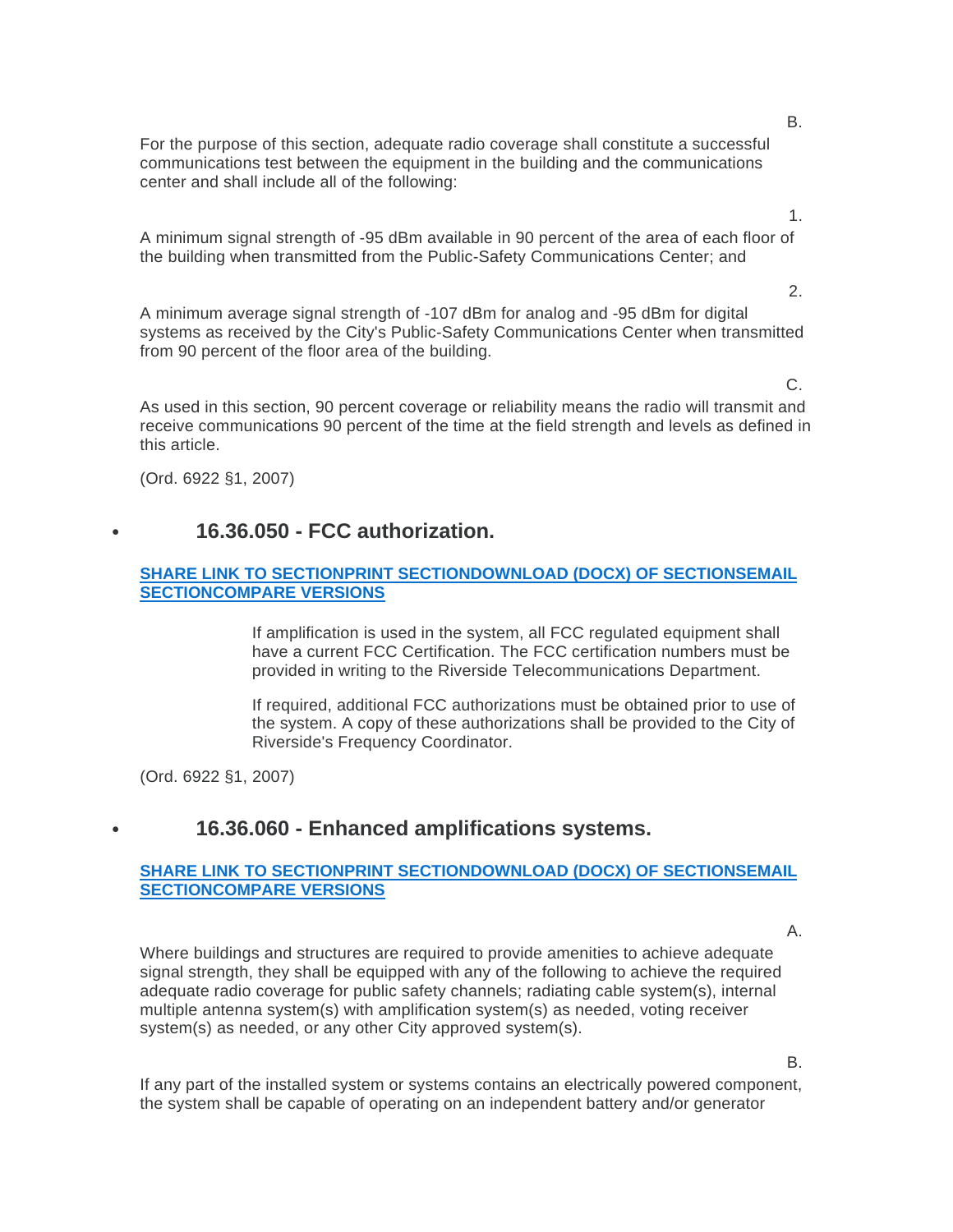system for a period of at least eight hours without external power input. The battery system shall automatically charge in the presence of external power.

Amplification equipment must have adequate environmental controls to meet the heating, ventilation, cooling, and humidity requirements of the equipment that will be utilized to meet the requirements of this Code. The area where the amplification equipment is located also must be free of hazardous materials. The location of the amplification equipment must be in an area that has 24 hour, seven day a week access for the City's authorized communications personnel without prior notice. All communications equipment including amplification systems, cable, and antenna systems shall be grounded with a single point ground system of five ohms or less. The ground system must include an internal tie point within three feet of the amplification equipment. System transient suppression for the telephone circuits, ac power, radio frequency (RF) cabling and grounding protection are required as needed.

The use of signal Boosters operating on appropriate Riverside frequencies for the purpose of this article approved when required and are subject to the following conditions:

The signal booster must have a current FCC certification for the City of Riverside frequencies it will amplify and no others.

FCC Class B (broadband) amplifiers will use filters specifically tuned to City of Riverside frequencies and reject adjacent frequencies in the direction of the signals going into the structure one MHz or more from the closest City frequency by at least 35 dB. The City shall provide a list of current operating frequencies.

Signal boosters must have the capability of changing frequencies or adding frequencies as may be required in the future by the frequencies the FCC authorizes the City to use.

Signal boosters shall have the optional capability to send failure alarms to numeric City pagers or via a TCP/IP connection. The requirement of this option will be determined by the City based on a variety of factors including the nature of the occupancy and types of materials stored.

Unless otherwise approved by the City, signal boosters, associated filters, and options (except battery back-ups) shall be enclosed with a single NEMA 12 or better cable. The cabinets shall not have openings.

The following information shall be provided to the City representative by the building owner:

A blueprint showing the location of the amplification equipment and associated antenna systems, including a view showing building access to the equipment; and

5.

E.

1.

D.

C.

1.

2.

3.

4.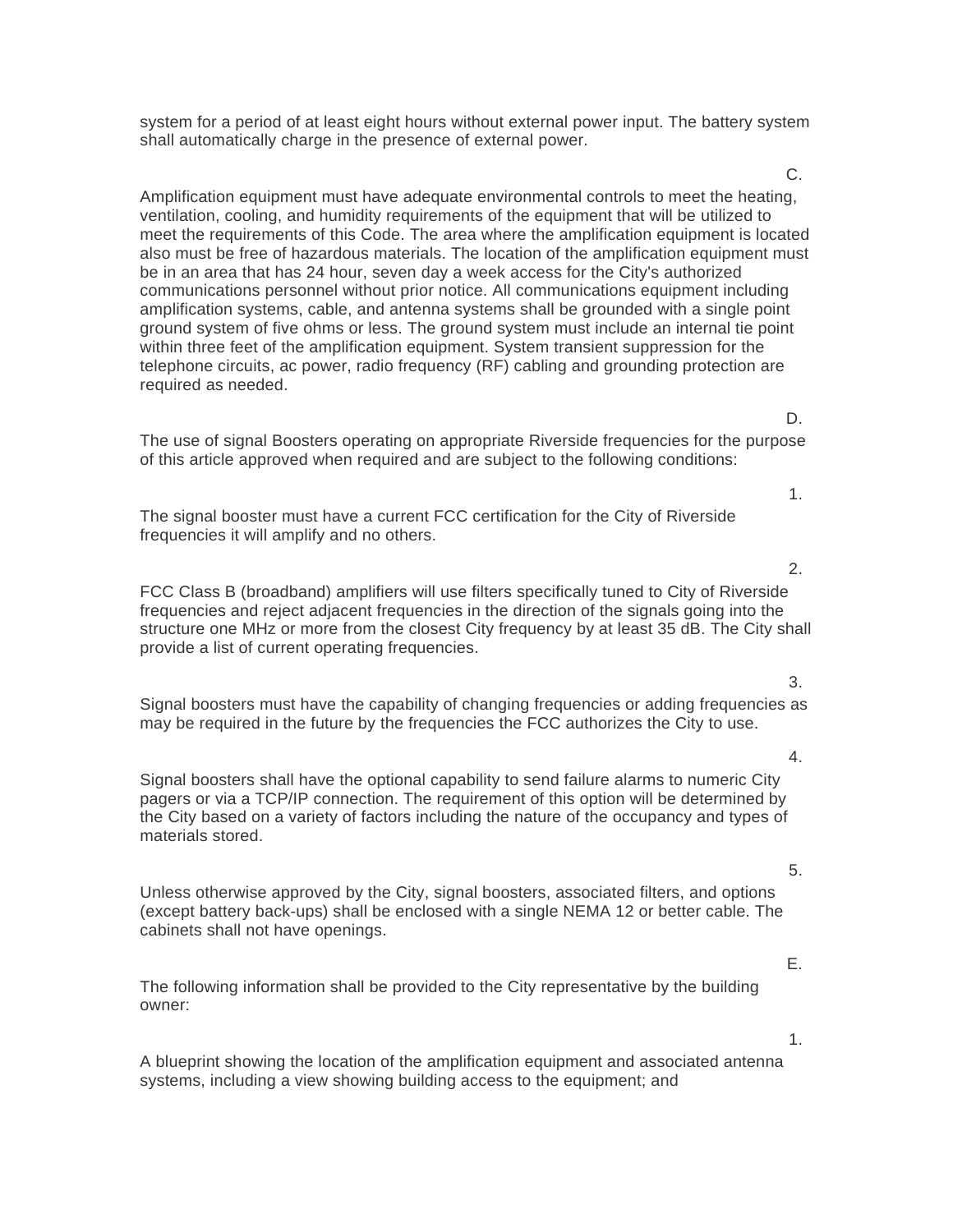Schematic drawings of the electrical, backup power, and antenna system.

(Ord. 6922 § 1, 2007)

# **16.36.070 - Testing procedures—Method to conduct tests.**

#### **SHARE LINK TO SECTIONPRINT SECTIONDOWNLOAD (DOCX) OF SECTIONSEMAIL SECTIONCOMPARE VERSIONS**

Tests shall be made by a City certified person(s) using test frequencies within the same band. If testing is done on the actual frequencies, then this testing must be coordinated within the City's Public-Safety Communications Center. All testing must be done on frequencies authorized by the FCC. A valid FCC license will be required if testing is done on frequencies different from the police, fire, or emergency medical frequencies. Measurements shall be made using the following guidelines: With a service monitor using a unity gain antenna on a small ground plane; Measurements shall be made with the antenna held in a vertical position as three to four feet above the floor; A calibrated service monitor (with a factor calibration dated within 24 months) may be used to do the test; A Public-Safety Communications representative for the City may also make simultaneous measurements to verify that the equipment is making accurate measurements. A variance of three dB between the instruments will be allowed; and

If measurements in one location are varying, then average measurements may be used.

(Ord. 6922 §1, 2007)

# **16.36.075 - Initial tests.**

#### **SHARE LINK TO SECTIONPRINT SECTIONDOWNLOAD (DOCX) OF SECTIONSEMAIL SECTIONCOMPARE VERSIONS**

A copy of such certification(s) shall be provided to the City's frequency coordinator. All compliance testing shall be the responsibility of the building or structure owner and shall be done at no expense to the City.

2.

A.

B.

1.

2.

3.

4.

5.

A.